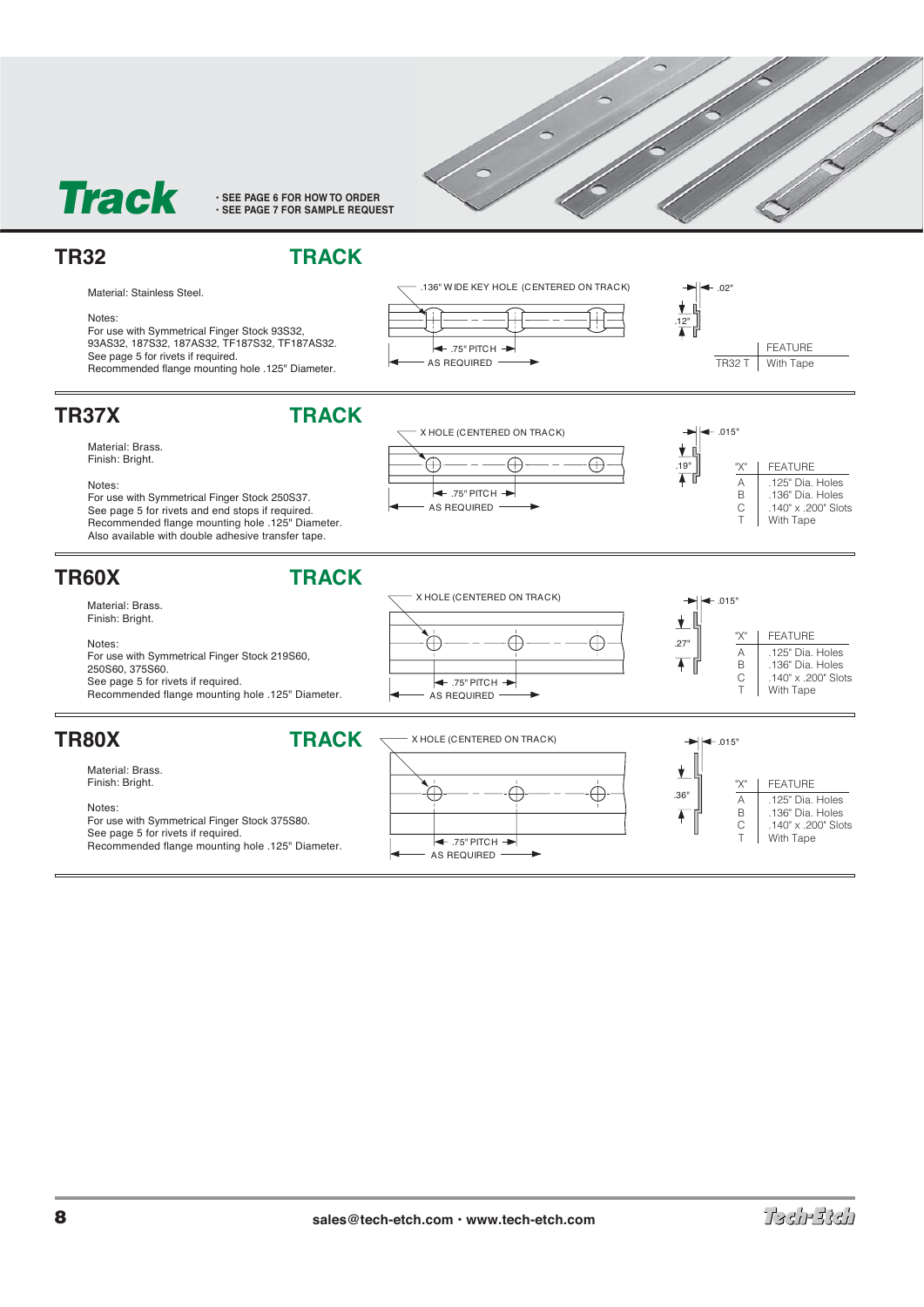# *Omni Track*

**• SEE PAGE 6 FOR HOW TO ORDER • SEE PAGE 7 FOR SAMPLE REQUEST**





# **93S32 SYMMETRICAL**

## **Compression Force**





UP TO 14" LONG

**.10" FREE HEIGHT**

.32"



Consult factory for the availability of longer lengths.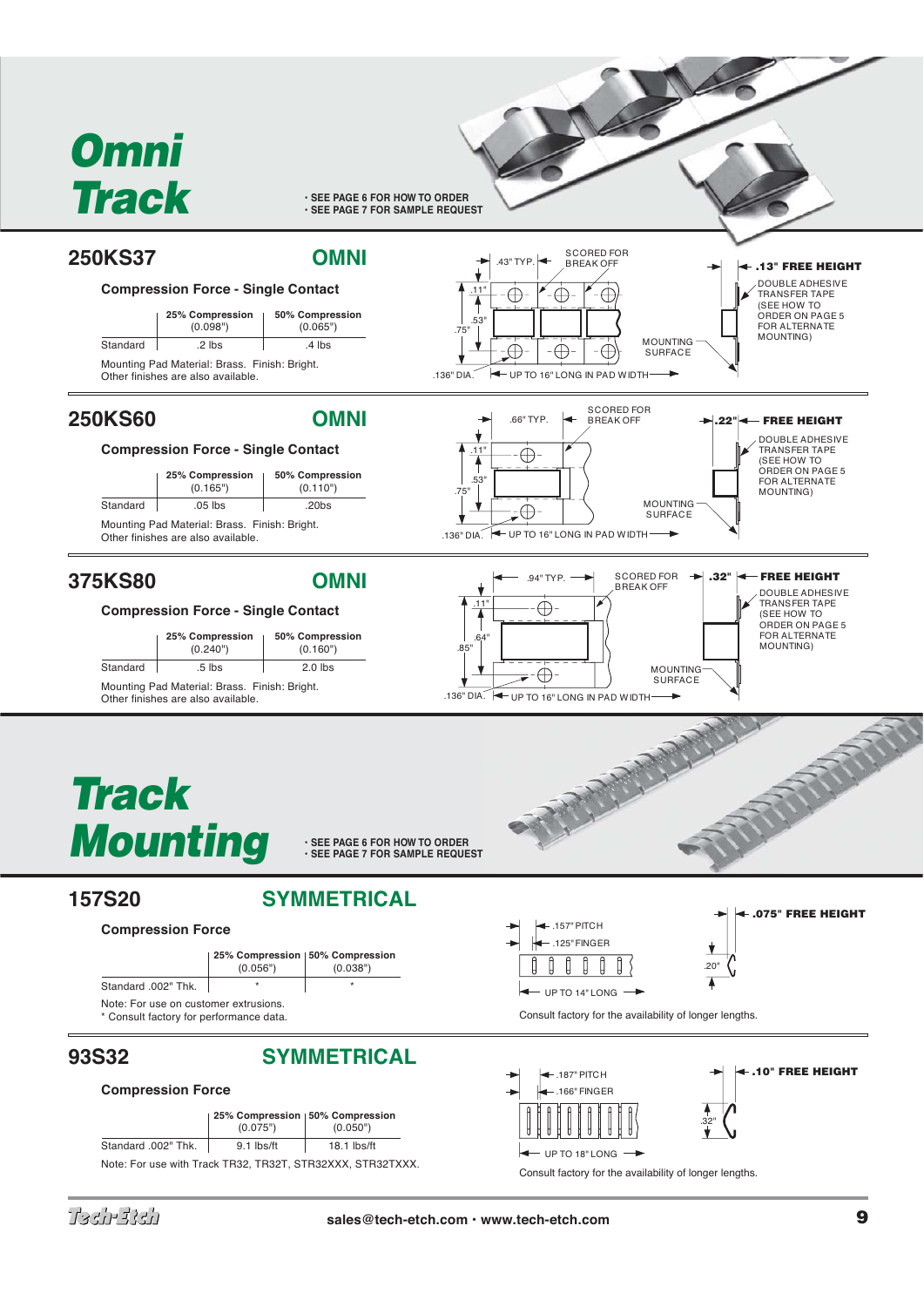# *Track Mounting*

**• SEE PAGE 6 FOR HOW TO ORDER • SEE PAGE 7 FOR SAMPLE REQUEST**

## **93AS32 SYMMETRICAL ALTERNATE SLOT**

## **Compression Force**

|                                                            | 25% Compression   50% Compression<br>(0.075") | (0.050")    |  |
|------------------------------------------------------------|-----------------------------------------------|-------------|--|
| Standard .002" Thk.                                        | 9.1 lbs/ft                                    | 18.1 lbs/ft |  |
| Note: For use with Track TR32, TR32T, STR32XXX, STR32TXXX. |                                               |             |  |

# **187S32 SYMMETRICAL**

## **Compression Force**

|                                               | 25% Compression   50% Compression<br>(0.083") | (0.055")                                                   |  |
|-----------------------------------------------|-----------------------------------------------|------------------------------------------------------------|--|
| .Standard .0035" Thk<br>"TF" Style .002" Thk. | 29 lbs/ft<br>13.5 lbs/ft                      | 73 lbs/ft<br>28.5 lbs/ft                                   |  |
|                                               |                                               | Note: For use with Track TR32, TR32T, STR32XXX, STR32TXXX. |  |

## **187AS32 SYMMETRICAL ALTERNATE SLOT**

## **Compression Force**

|                                               | (0.083")                   | 25% Compression   50% Compression<br>(0.055")             |  |
|-----------------------------------------------|----------------------------|-----------------------------------------------------------|--|
| Standard .0035" Thk.<br>"TF" Style .002" Thk. | 29 lbs/ft<br>$13.5$ lbs/ft | 73 lbs/ft<br>28.5 lbs/ft                                  |  |
|                                               |                            | Note: For use with Track TR32, TR32T, STR32XXX, STR32TXXX |  |

Note: For use with Track TR32, TR32T, STR32XXX, STR32TXXX.

# **250S37 SYMMETRICAL**

## **Compression Force**

|                     | 25% Compression   50% Compression |           |
|---------------------|-----------------------------------|-----------|
|                     | (0.098")                          | (0.065")  |
| Standard .002" Thk. | 9 lbs/ft                          | 17 lbs/ft |
| . .                 |                                   |           |

Note: For use with Track TR37X, STR37XXX, STR37TXXX.

# **219S60 SYMMETRICAL**

## **Compression Force**



# **250S60 SYMMETRICAL**

## **Compression Force**





.187" PITCH

**.10" FREE HEIGHT**

Consult factory for the availability of longer lengths.

No. of Concession





.32"

Consult factory for the availability of longer lengths. See page 5 for rivets and end stops if required.



.32" **.11" FREE HEIGHT**

Consult factory for the availability of longer lengths. See page 5 for rivets and end stops if required.





Consult factory for the availability of longer lengths. See page 5 for rivets and end stops if required.





See page 5 for rivets and end stops if required.



See page 5 for rivets and end stops if required.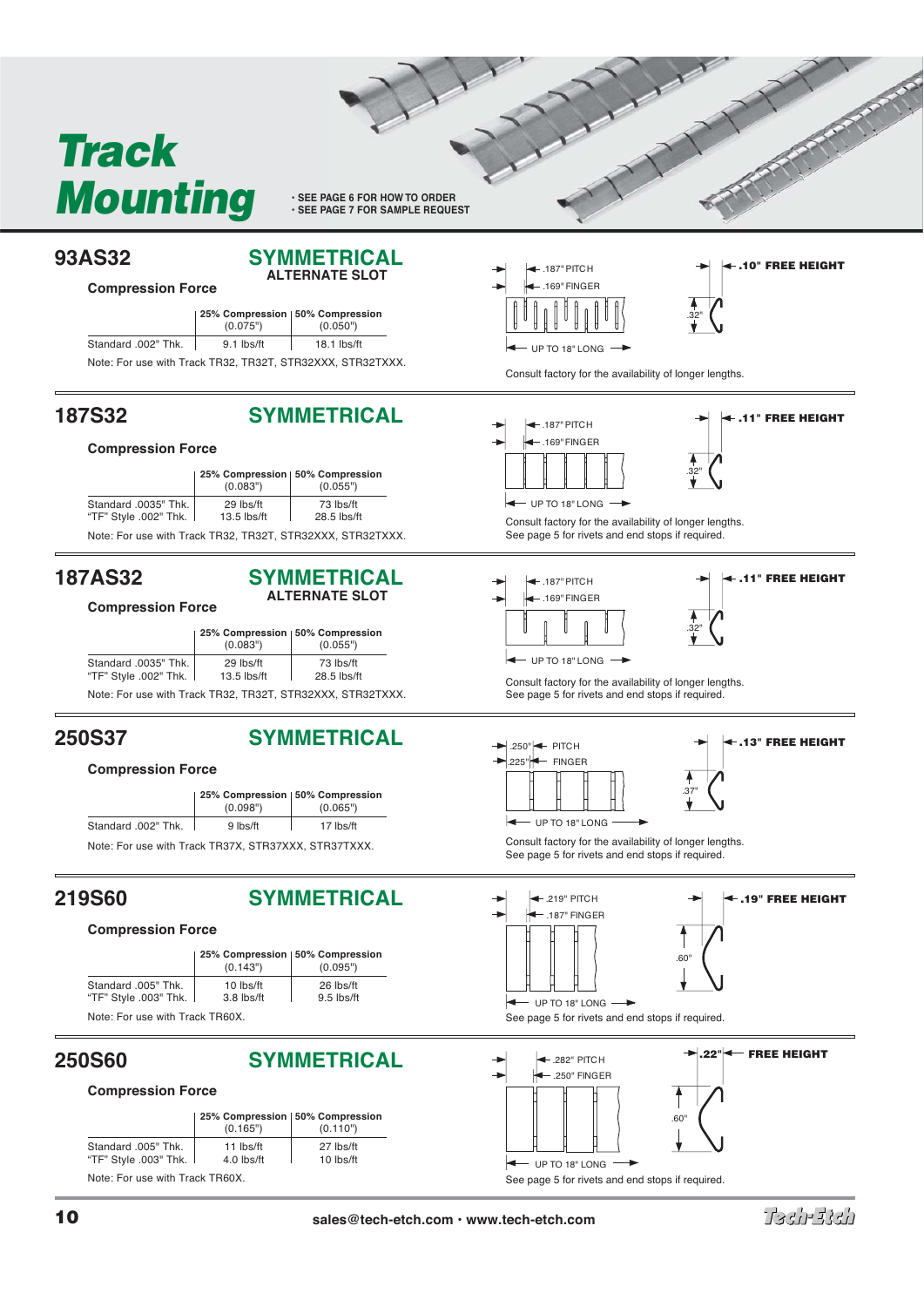

**• SEE PAGE 6 FOR HOW TO ORDER • SEE PAGE 7 FOR SAMPLE REQUEST**

**375S60 SYMMETRICAL**

## **Compression Force**

|                                               | 25% Compression   50% Compression<br>(0.165") | (0.110")              |
|-----------------------------------------------|-----------------------------------------------|-----------------------|
| Standard .0035" Thk.<br>"TF" Style .002" Thk. | 12 lbs/ft<br>3 lbs/ft                         | 27 lbs/ft<br>8 lbs/ft |
| Note: For use with Track TR60X.               |                                               |                       |

## **375S80 SYMMETRICAL**

## **Compression Force** 25% Compression 50% Compression<br>(0.240") (0.160")  $(0.160")$ Standard .004" Thk. 17 lbs/ft 34 lbs/ft <br>
"TF" Style .003" Thk. 4 lbs/ft 6 lbs/ft "TF" Style .003" Thk.

Note: For use with Track TR80X.





**.22" <b>-** FREE HEIGHT

See page 5 for rivets and end stops if required.



UP TO 15.75" LONG سا Consult factory for the availability of longer lengths.



**• SEE PAGE 6 FOR HOW TO ORDER • SEE PAGE 7 FOR SAMPLE REQUEST**



2. See page 4 for standard finger patterns.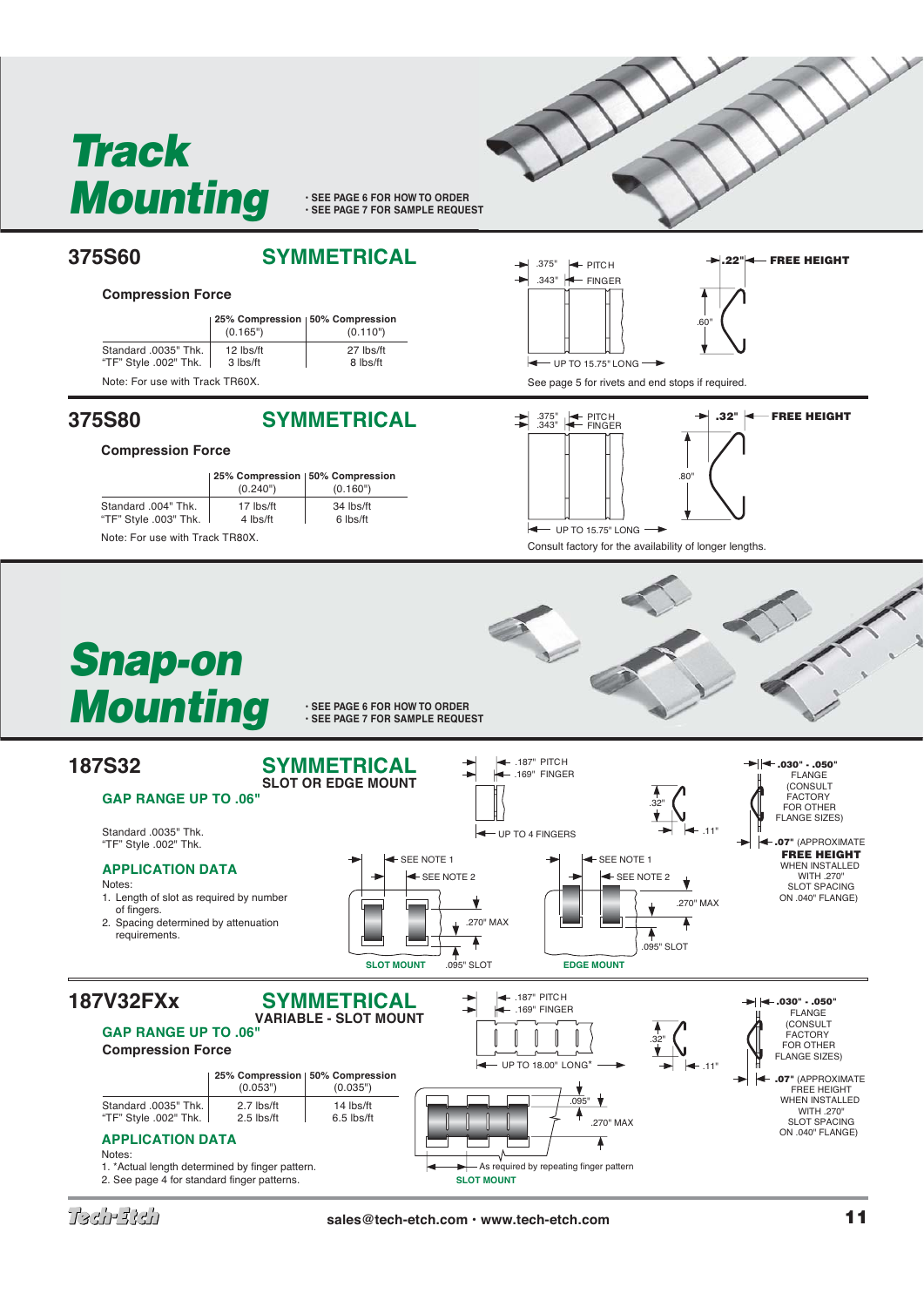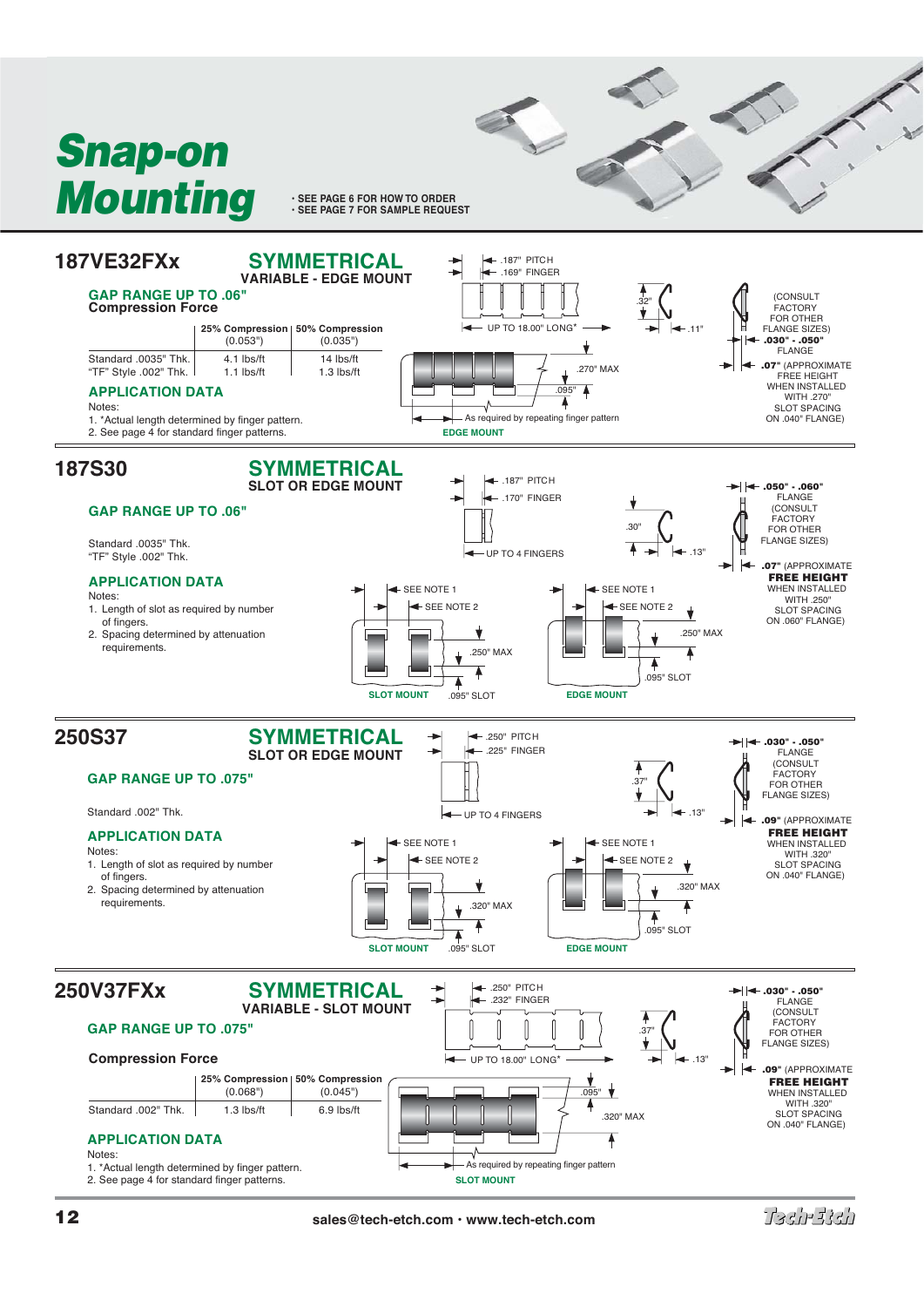

**• SEE PAGE 6 FOR HOW TO ORDER**<br>• SEE PAGE 7 FOR SAMPLE REQUEST

E S